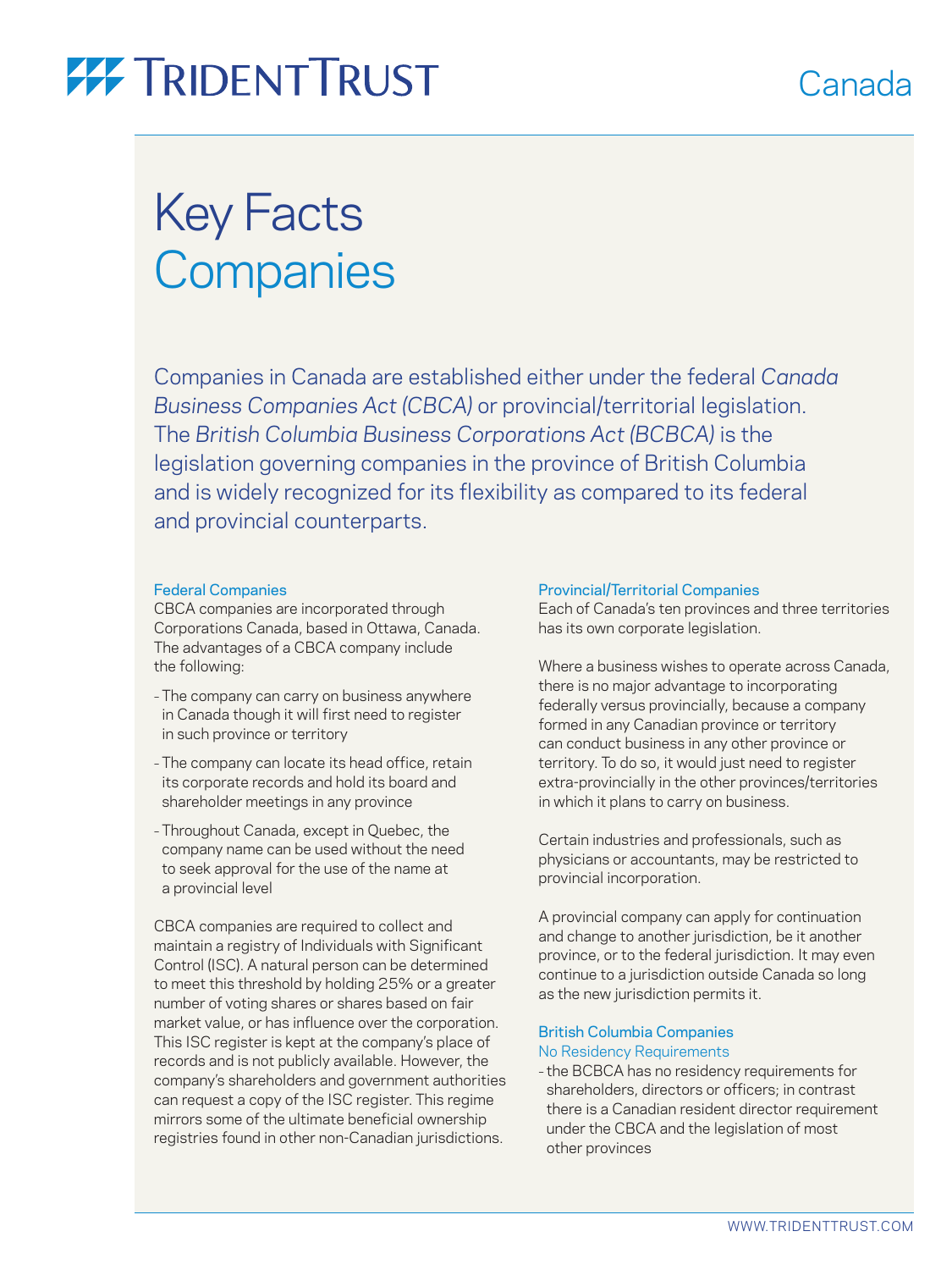# **77 TRIDENT TRUST**

# Key Facts **Companies**

– a foreign parent company may establish a British Columbia corporate subsidiary with a board comprised entirely of directors from the foreign parent's home jurisdiction

## Flexibility in Structuring Corporate Governance

The BCBCA affords a high degree of discretion in structuring the legal framework of a company. For example, the BCBCA includes the following provisions:

- The ability to create par value and non-par value shares
- The ability to have an unlimited number of authorized shares, and multiple classes and series of classes of shares
- The right to issue fractional shares
- The ability to set rights/restrictions among different classes of shares
- No restrictions on the company giving financial assistance
- The level of shareholder approval for passing a special resolution may be set anywhere from 2/3 to 3/4
- The ability to restrict and transfer the powers of directors to one or more other persons
- The ability to reduce capital, in certain circumstances, without the requirement of obtaining a court order
- The ability of a company to purchase and hold its own shares, and a subsidiary to purchase or otherwise acquire the shares of its parent
- Short-form horizontal and vertical amalgamations (merger) without court approval
- Amalgamations involving foreign corporations
- The ability to restore a dissolved company without court order

– Continuation of a company into another jurisdiction and ability for entities to be continued into the province pursuant to the BCBCA

Canada

## Unlimited Liability Companies (ULC)

British Columbia is one of only three provinces to allow for the establishment of ULCs.

A ULC is a company in which shareholders, and in some cases former shareholders, have unlimited joint and several liability for the obligations of the company arising from actions and proceedings against the ULC before or within one year of a ULC's dissolution. However, such liability arises only where the company is liquidated with insufficient assets to satisfy its obligations.

In 2010, amendments to the Canada-U.S. Income Tax Convention limited the utility of Canadian ULCs as flow-through entities for U.S. tax purposes. However, there continues to be planning opportunities for using such companies. Low incorporation and maintenance fees combined with no residency requirements for directors makes British Columbia the most attractive of the Canadian jurisdictions offering ULCs.

## Ability to Waive the Production and Publication of Financial Statements for Companies

The BCBCA allows shareholders to resolve unanimously to waive the production and publication of financial statements, provided that those shareholders holding non-voting shares (if any) also vote in favour of such resolution. A resolution waiving the preparation of financial statements can be passed even after the date on which the financial statements are required but cannot be given generally.

## Ability to Rectify Errors

The BCBCA includes rectification provisions which allow for, among other things, the correction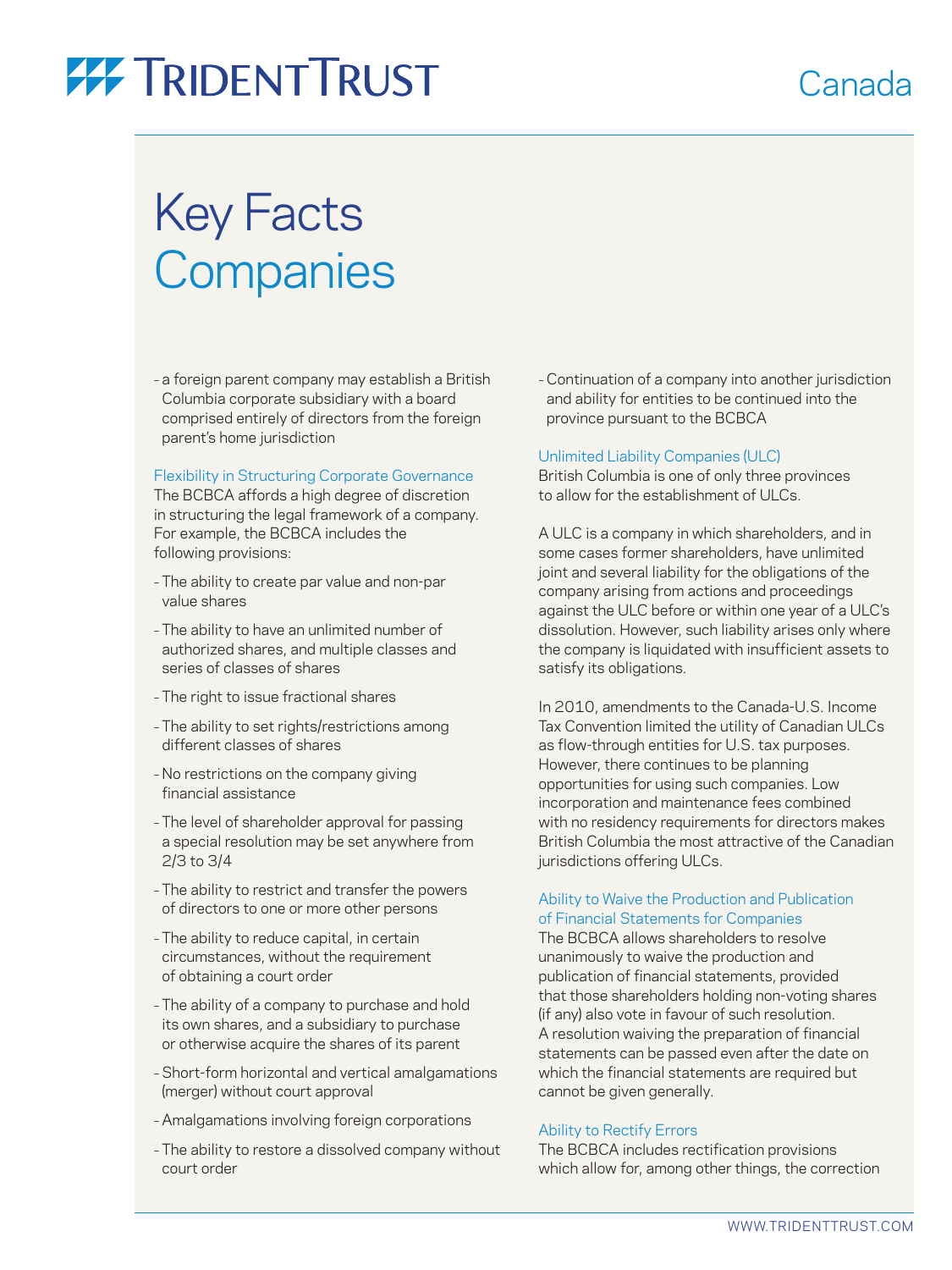# **77 TRIDENTTRUST**

# Key Facts **Companies**

of corporate mistakes and errors in the creation, allotment or issuance of shares. These rectification provisions provide for a cost-effective way to correct corporate deficiencies that often come to light at the time of a transaction or reorganization.

## Additional Administrative Highlights

The following are also noteworthy features of BCBCA companies:

- Companies with no active business may use a numerical name
- In 2020, BCBCA introduced a new beneficial ownership reporting regime. BCBCA private companies are now required to prepare and maintain a Transparency Register. This Register must include for each person who is a significant individual (generally, the holder of 25% or more of the issued shares or 25% or more of the voting rights) their name, birthdate, address, citizenship and tax jurisdiction, together with the description of how they are a significant individual and the date they became or ceased to be a significant individual. The Register must be maintained at the registered office of the company. Only the following persons may have access to the Register: directors of the company, police officers, tax authorities of British Columbia and Canada and certain specific regulators including the BC Securities Commission and the BC Financial Services Authority.
- An individual can hold all corporate offices and be the sole director (one director permitted)
- Meetings and records can be held anywhere in the world
- Shareholders and directors can act by written unanimous consent
- Only natural persons/individuals can serve as directors (no corporate directors permitted)

– Companies are required to file an annual report, notices of changes to directors and its registered/ records office

Canada

- Companies are required to make certain records available for inspection in the province
- A company's name must end in "Corporation", "Limited" or "Incorporated" or applicable abbreviations

### **Taxation**

A company will be resident in Canada for taxpurposes if either it was incorporated in, or continued in, Canada, or its central management and control is situated in Canada.

Canadian companies making dividends, royalties or payments to foreign shareholders of interest (if the party is non-arm's length) are subject to general 25% withholding tax, unless reduced by an available tax treaty, of which Canada has more than 90 double taxation agreements in force, including treaties with the US, UK, Australia, HK, China and France.

### Income Tax

A company resident in Canada pays federal and provincial income tax on its worldwide income (income includes 50% of capital gains).

In 2022, the combined federal and British Columbia provincial rate was 27%. Some companies may be able to access exemptions and incentives, and lower their effective tax rate.

### Excise Tax

Excise tax must generally be charged and remitted by Canadian companies on business provided in Canada. Excise tax includes the Goods and Services Tax (GST) at a rate of 5% (a federally administered tax) and, if in British Columbia, the applicable Provincial Sales Tax (PST) of 7%.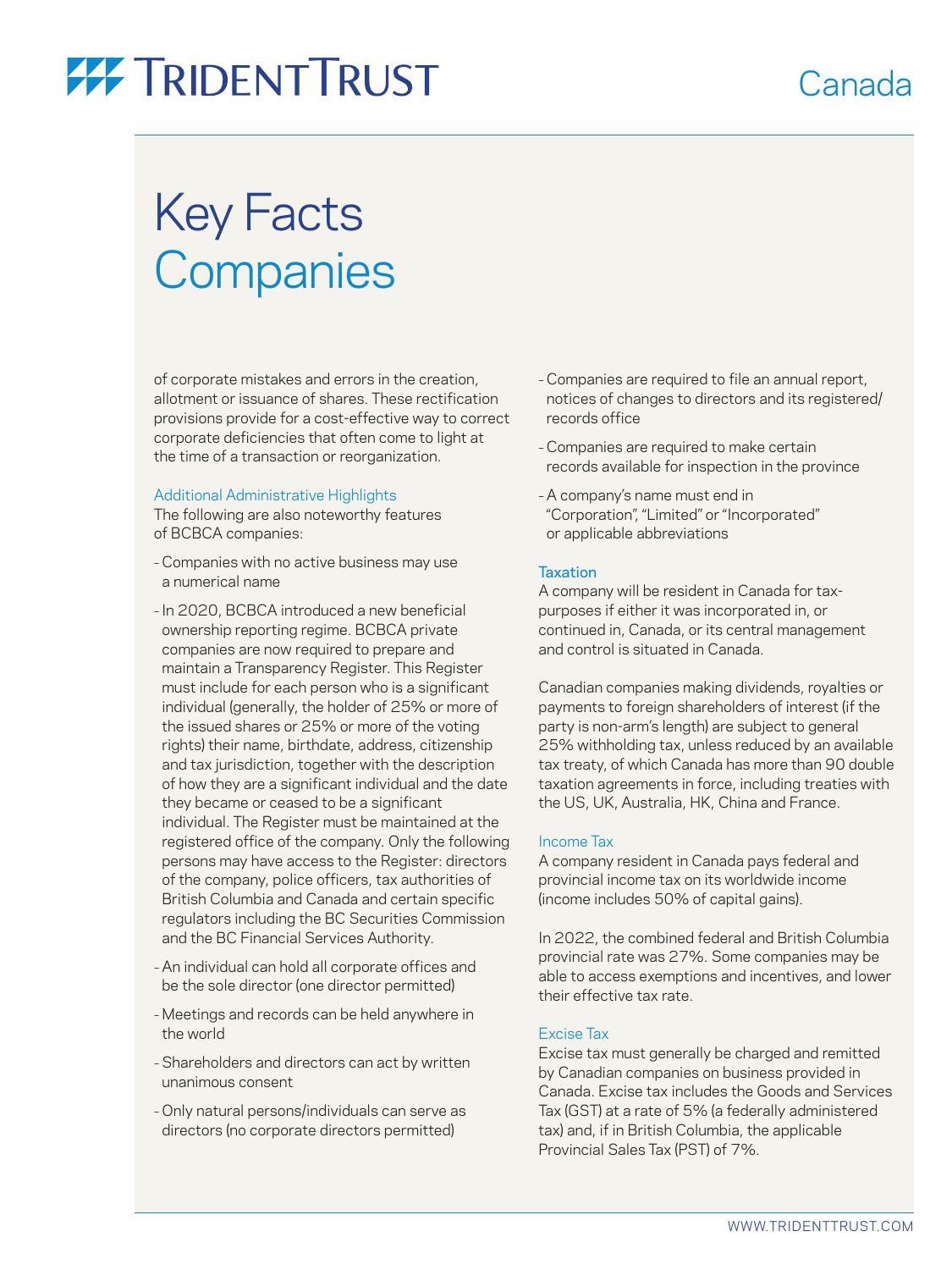# **77 TRIDENT TRUST**

# Key Facts **Companies**

## How Trident Can Assist You in Canada

Our Vancouver office provides the following company establishment and maintenance services:

- Formation of British Columbia companies and federal companies through dedicated local counsel
- Providing professional intermediaries with appropriate statutory documents including relevant memoranda and articles of association/incorporation
- Attending to the extra-provincial registration of provincial companies or non-Canadian companies
- Maintaining a company in good standing in the relevant jurisdictions and acting as the registered and records office/registered agent
- Coordinating any related work in other jurisdictions within Canada

If you are interested in our service please contact us as follows:

Barbara Wong Corporate Manager TT Services (Canada) Limited 6th Floor, 890 West Pender Street Vancouver, British Columbia, V6C 1J9 Tel: +1 604 687 0811 bwon[g@tridenttrust.com](mailto:kleung@tridenttrust.com) [www.tridenttrust.com](http://www.tridenttrust.com)

# Canada